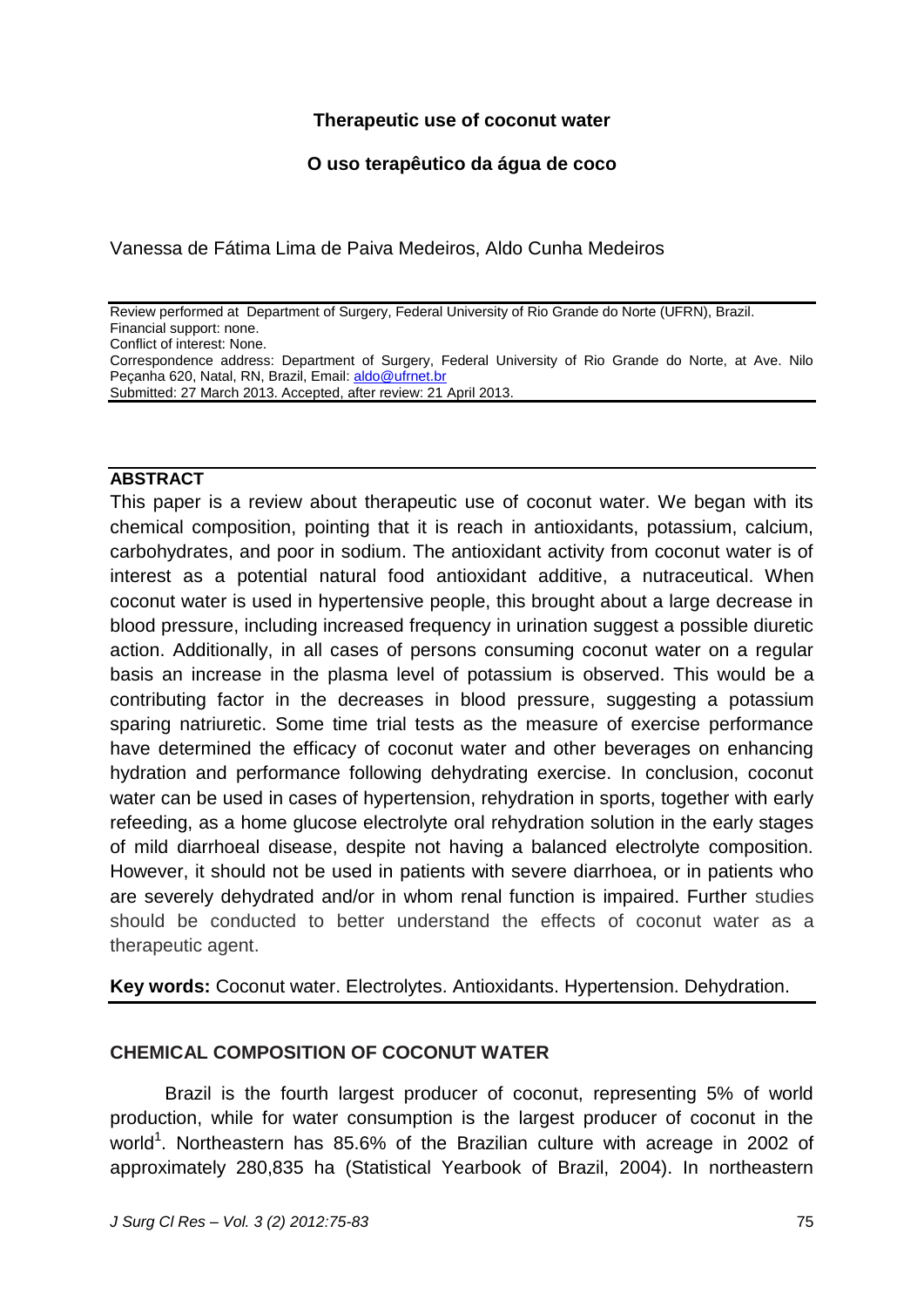Brazil, the coconut finds favorable environment to their full productive potential and vegetative growth, favoring its expansion in this region. Approximately 90,000 ha correspond to dwarf variety, of which less than 50% were in actual production in 2005. Domestic production, which in 1999 was 280 million coconuts, may have reached, in 2005, one billion fruits. With this expansion, an increase in the consumption of coconut water, a little over 1% to 5% over the consumption of soda. The expansion of industrialization also reflects the large increase in production dwarf coconut variety suitable for the production of water and, in this perspective, the coconut tree has been established as one of the most important permanent fruit tree.

Coconut water is a natural drink, low in calories, with pleasant taste, known worldwide and highly appreciated throughout Brazil, mainly in the coastal regions<sup>2,3</sup>, been used for centuries, to quench the thirst, instead of water, and also to reestablish electrolytes in cases of dehydration<sup>4</sup>. The electrolytes are inorganic salts of sodium, potassium or magnesium or complex organic molecules, very important to the electrolyte balance of humans<sup>5</sup>. Being good source of potassium, chloride and calcium, coconut water can be a good indication for treatment in specific situations where the content of these electrolytes need to be increased $^6$ .

In fruits harvested coconut undergoing organic manure, the electrolyte composition of coconut water was determined on specimens collected in Northeastern Brazil, with seven months since the inflorescence until harvest<sup>7</sup>. Data are summarized in table 1.

| rapid in Elbotrolyto composition or cocontat mator |                                     |
|----------------------------------------------------|-------------------------------------|
| <b>ANALYSIS</b>                                    | ELECTROLYTE VALUES (Organic manure) |
| Na (mg/100 mL)                                     | 9.17                                |
| K (mg/100 mL)                                      | 173.50                              |
| Fe (mg/100 mL)                                     | 0.15                                |
| Mn (mg/100 mL)                                     | 0.4                                 |
| Ca (mg/100 g)                                      | 47.98                               |
| Mg (mg/100 mL)                                     | 15.01                               |
| P (mg/100 g)                                       | 3.92                                |

Table 1 – Electrolyte composition of coconut water

There has been considerable interest in finding sources of natural antioxidants, especially from fruits and vegetables which have provided a measure of protection against the process of oxidative damage in the human cells $8$ . Antioxidant compounds from plants, particularly flavonoids and other polyphenols, have been reported to inhibit the propagation of free radical reactions, and to protect the human body from disease<sup>9</sup>. Moreover, antioxidant activities have been associated with  $acids<sup>10</sup>$ , aromatic compounds<sup>11</sup>, and esters. Coconut water also has antioxidant properties<sup>12</sup>. These properties has been verified mainly in the coconut water *in natura*, and it decreases drastically with the use of thermal treatments, or the actions of acids or alkaline on coconut water, and with the degree of maturation of the fruits<sup>13</sup>. Fonseca et al<sup>14</sup> studied the composition of antioxidants in coconut water in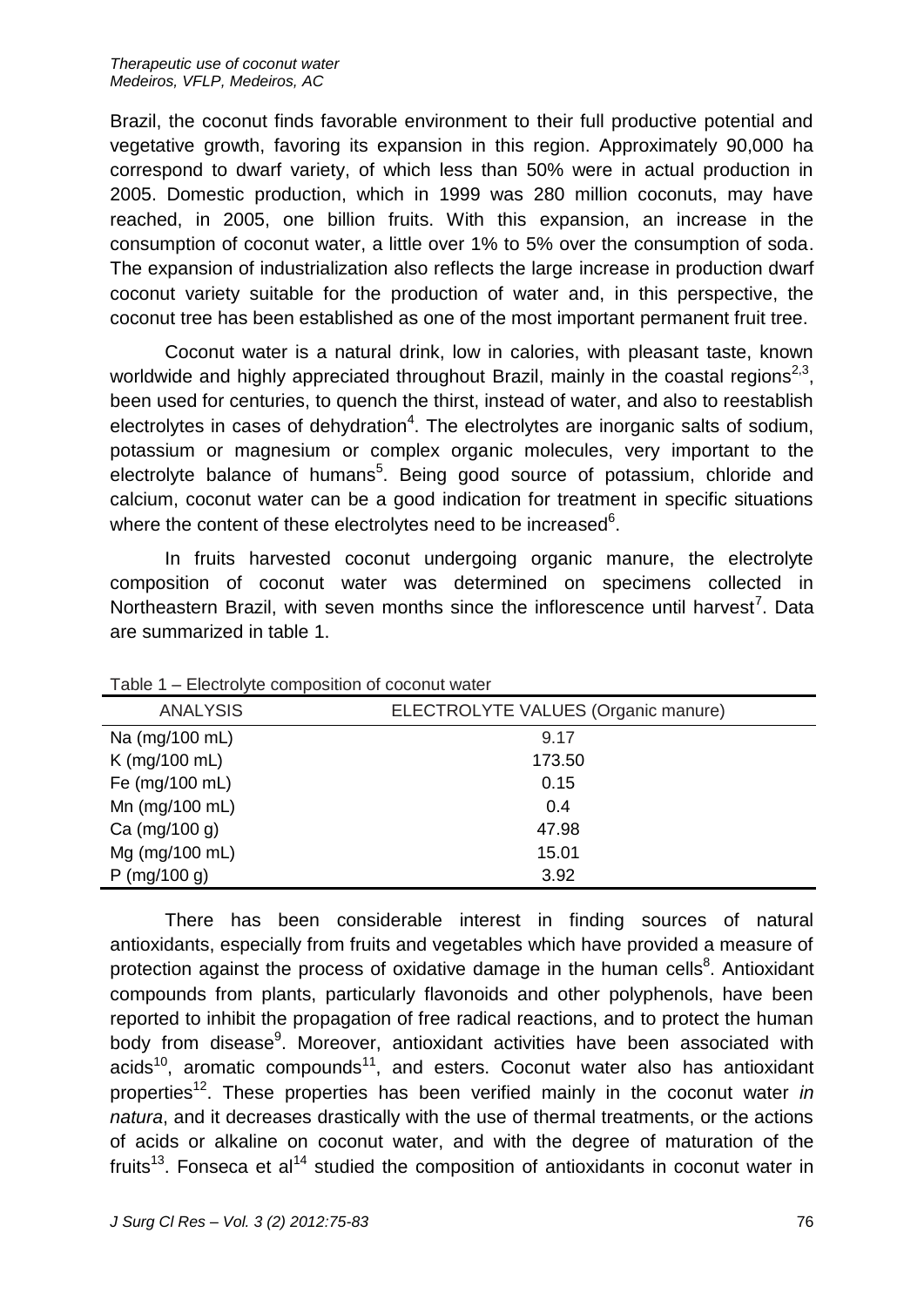green coconut from Northeast Brazil. Many compounds were identified and were characterized as esters (58.3%), ketones (33.5%), and diols (8.0%), representing 99.8% of the total extract. The major constituents were *n*-propyl ethanoate (53.5%) and 4-methylpentan-2-one (29.0%). The butane-1,3-diol was identified, and is an important chiral synthon for various optically active compounds, such as azetidinone derivatives leading to penem and carbapenem antibiotics<sup>15</sup>. The ester *n*-propyl ethanoate appeared in 53,5% and the ketone 4-methylpentan-2-one was also present in 29%. In addition, the aldehyde furfural was shown to be present in the percentage of 14.5% <sup>14</sup>.

Alcohols, ketones, lactones, aldehydes, and esters having short carbon chains were detected in the essential oil of the coconut water, and are probably responsible, in part, for the aroma of coconut water. In addition, the ester *n*-propyl ethanoate is one of the compounds responsible for its flavor.

The antioxidant activity of these fractions from coconut water is of interest as a potential natural food antioxidant additive, nutraceutical, and requires further evaluation.

The levels of selenium found in the samples of coconut water and coconut milk indicate that these foods may be useful as sources of selenium readily available to the population.

Selenium is an essential element which can be toxic to humans and animals depending on the concentration in which it is administered. Its deficiency is responsible for cardiomyopathies, muscular dystrophy and reproductive disorders in several animal species. The amount found in human blood is 100 ng/ml, but this may vary depending on the age, medical factors, and region in which the individual lives. The concentration of selenium is dependent on soil conditions, method of preparation of food. Fruits and vegetables are poor sources of selenium and also a significant fraction of the element is lost during the cooking. The coconut can be a good source of minerals in the diet, being a product cheap and abundant in tropical regions, as is the case in northeastern Brazil. Coconut water is used as a tasty and nutritious drink and coconut milk is a key ingredient in the preparation of desserts, drinks and sauces. However, from a nutritional standpoint, coconut used in food has received intense study. The analysis of chemical components is limited and restricted to certain constituents, so that the composition of coconut water and pulp, depends on factors such as the variety of palm tree, maturation degree and nature of the soil in which the fruit grew. The levels of selenium found in the samples of coconut water and coconut milk (21.0 mg/L and 25 mg/L respectively) indicate that these foods may be useful as sources of selenium readily available to the population<sup>16</sup>.

# **ARTERIAL HYPERTENSION**

World Health Organization estimates<sup>17</sup> that over 30% of the adult population in the many countries are affected by arterial hypertension. Research has also shown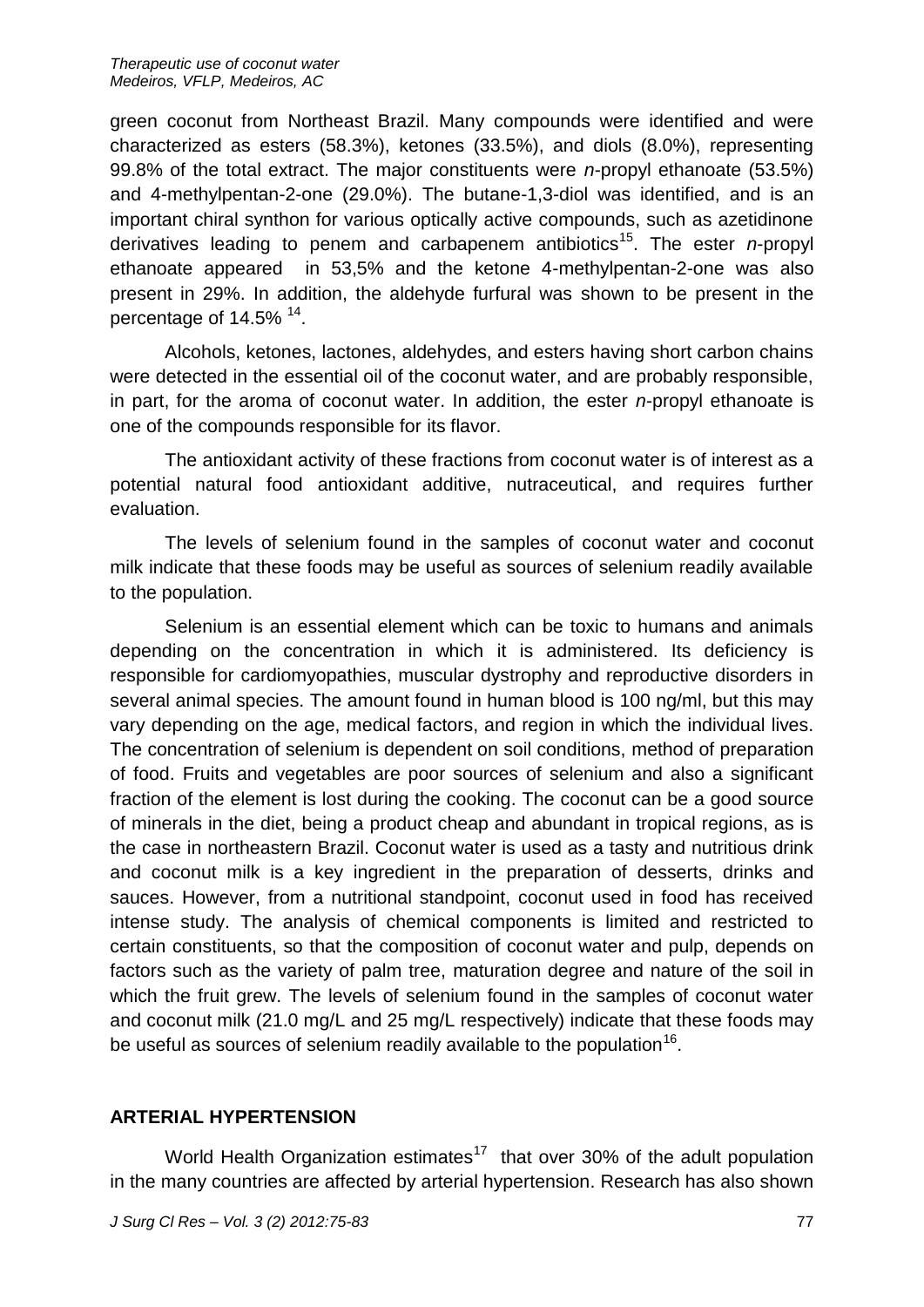that compared to Caucasians, persons of African descent in the USA and Caribbean are twice as likely to develop hypertension, to do so at an earlier age and have a more severe degree of the disorder $18$ . The more dangerous side effects associated with chronic high blood pressure include increase risk of heart attacks, heart failure, stroke and kidney damage. While there have been significant improvements in the global treatment of hypertension, a number of these treatments are found to be less effective in patients of African ancestry.

Presently, the coconut tree flourishes in all tropical territories. In many tropical countries the coconut water is consumed as a refreshing drink. Although there are no claims that coconut water is useful for the treatment of any specific diseases, it is a widely held view among Caribbean people that the water of the young coconut is beneficial to the kidneys. Scientific analysis has shown that coconut water is comparatively poor in sodium ions but the concentration of potassium ions is more than twice that of sodium<sup>19</sup>. Overall, five of the seven subjects (71%) receiving coconut water showed significant decreases in the systolic pressure. Also for this group, the diastolic pressure decreased significantly for 29% of the subjects. In contrast, systolic pressure increased by as much as 7 mm Hg, while the diastolic increased slightly or remained unchanged for those receiving the commercial bottled water. These results suggest that coconut water if taken on a regular basis, exert haemodynamic properties. It appears, however, that this drink exert a greater effect on the systolic than on the diastolic blood pressure<sup>20</sup>. A number of other interesting observations that are possibly linked emerged from this study. Firstly, it does appear that there is a relationship between the magnitude of the decrease in blood pressure and the volume of drink consumed. During preliminary investigations in which three bottles of coconut water (900.00 ml) were consumed per day, a number of persons reported that they urinated with increased frequency; as both factors had influenced compliancy, a smaller volume, two bottles per day may be effective. When the allocation is increased from two to three bottles per day, this brought about a large decrease in blood pressure. The latter observation coupled to the increased frequency in urination suggest a possible diuretic action.

Other results<sup>20</sup> should propel further investigations and open the way for studies that are simpler to interpret. In spite of the need for much more experimentation, one other factor appears to give further support to the diuretic theory. In all cases examined to date all persons consuming coconut water on a regular basis showed an increase in the plasma level of potassium. A number of animal and human studies $21-23$  have pointed to an inverse relationship between potassium levels and blood pressure. It would be reasonable therefore to assume that the observed increase in plasma potassium would be a contributing factor in the decreases in blood pressure. The increase in plasma potassium, coupled to the reports of increased urination, appear to suggest the action of a potassium sparing natriuretic.

Pehowich *et al*<sup> $24$ </sup> showed that coconut oil contained mostly medium rather than long chain fatty acids and therefore with moderate use might reduce susceptibility rather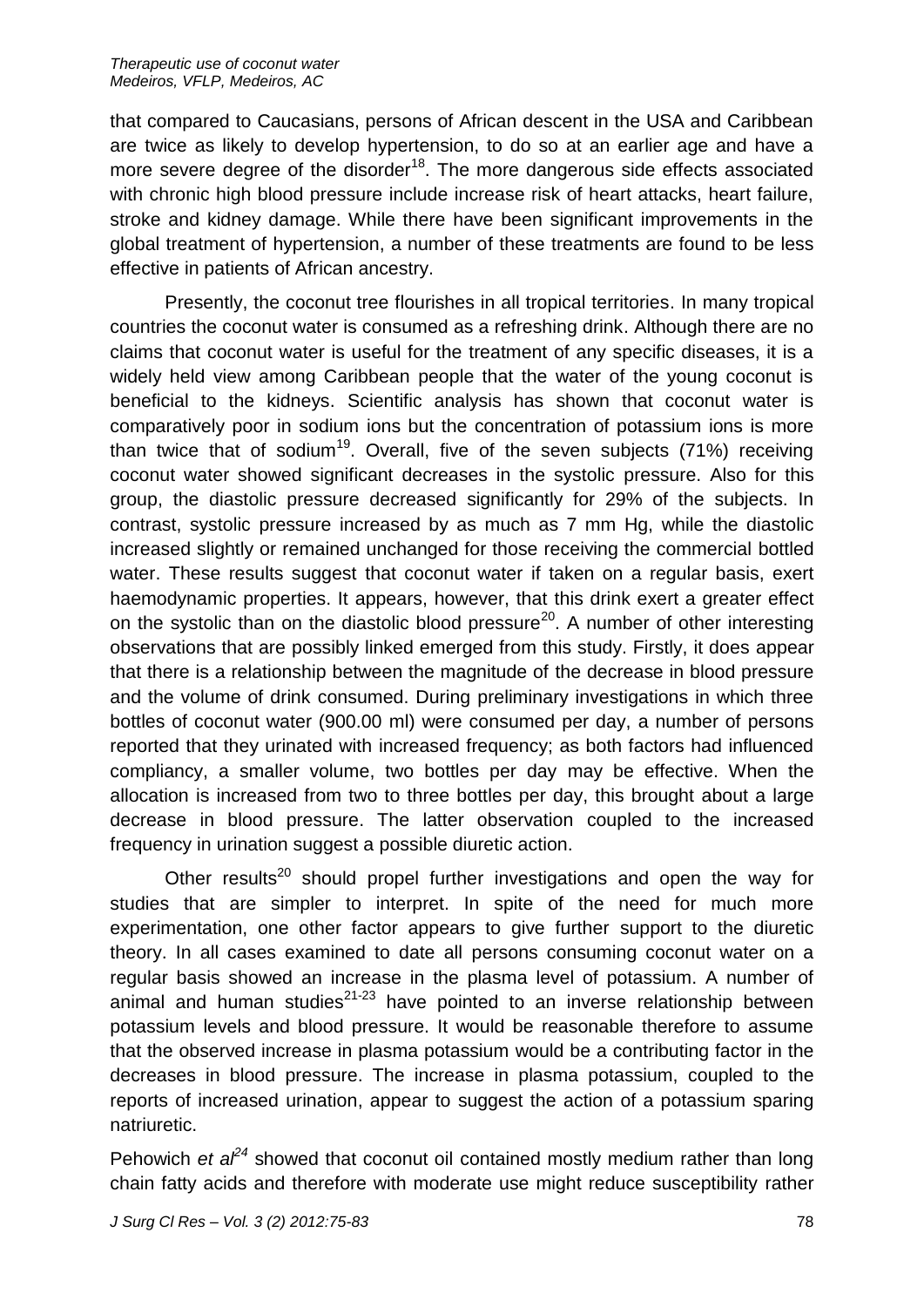*Therapeutic use of coconut water Medeiros, VFLP, Medeiros, AC*

than being a risk factor for coronary heart disease. That study confirmed earlier findings which indicated that coconut water, unlike the other edible components of coconut, have an extremely low lipid content<sup>19</sup>. This latter finding would suggest that coconut water consumption is very unlikely to be a risk factor for coronary heart disease. On the basis of these findings it would seem that coconut water probably may be excellent as a complement for the treatment of hypertension.

### **HYDRATION IN SPORTS**

Dehydration can develop when the body fluid losses exceed fluid intake, and it often occurs during exercise, heat stress, restricted fluid intake, or any combination of these. Marginal dehydration (loss of > 2% body weight) can compromise aerobic exercise performance, particularly in hot weather conditions, and may disturb fluid and electrolyte balance<sup>25,26</sup>. Thus, maintaining a hydrated state prior to physical activity is important not only for optimizing performance but also for ensuring health and safety. Further, when an individual becomes dehydrated during exercise, an adequate fluid supply is necessary to maintain fluid balance and physiological homeostasis. Rehydration should be readily performed after any bout of intense exercise. In some cases, however, an individual may start exercise already in a dehydrated state, such as when an opportunity for full rehydration is not available<sup>27</sup>. Thus, many studies have focused on optimal methods of maintaining a hydrated state before, during, and after a bout of exercise<sup>28</sup>. Rehydration is a function of the volume of fluid consumption relative to the volume of fluid losses following dehydration. The goal of rehydration is full replacement of any fluid and electrolyte deficits resulting from a previous event<sup>29</sup>. Successful rehydration can be achieved by applying appropriate rehydration methods using an adequate supply of fluids. Such a method depends on the speed with which rehydration must be accomplished as well as the magnitudes of the fluid and electrolyte deficits.

Favorable palatability is also recommended to promote voluntary intake of fluids. Fluid palatability is influenced by several factors, including flavoring, electrolyte contents, and fluid temperature $30,31$ . The preferred beverage temperature is often between 15 and 21℃. However, the overall rating of palatability seems to depend on individual preference and culture. Athletes have been shown to prefer and drink greater volumes of cool water compared to water at or above ambient temperature<sup>32</sup>.

Knowledge is very limited regarding studies with use of natural drinks such as coconut water which contains sodium, choride, potassium and glucose as a rehydration fluid. Coconut water however, has been used as an oral rehydration in patients with diarrhea to replace fluid loss from the gastrointestinal tract<sup>33</sup>. and in an extreme situation in short-term intravenous hydration in a patient<sup>34</sup>. Saat et al<sup>35</sup> studied the effectiveness of fresh young coconut water, and carbohydrate-electrolyte beverage compared with plain water for whole body rehydration and blood volume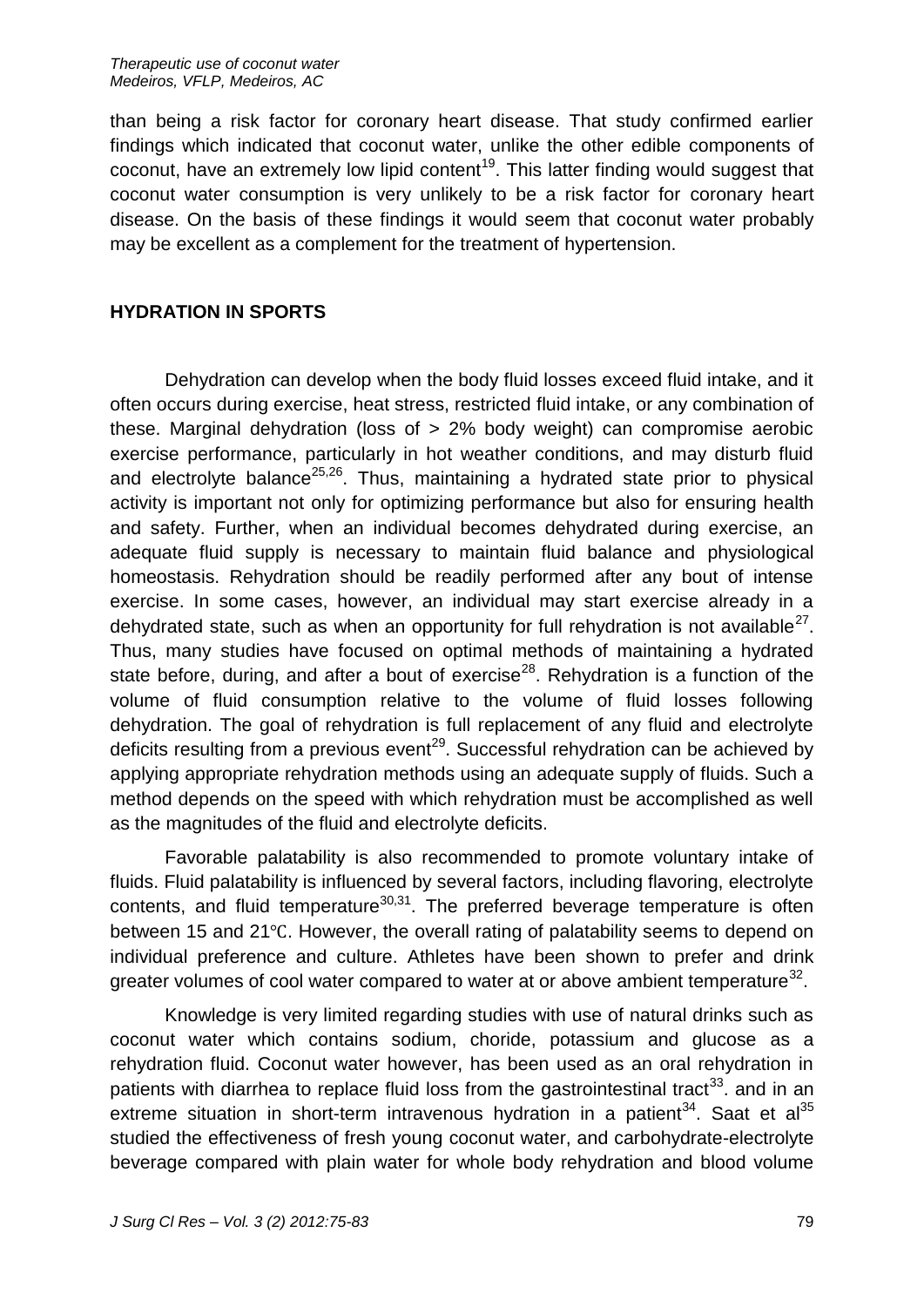restoration during a 2 h rehydration period following exercise-induced dehydration. They found that although blood volume restoration was better with coconut water, it was not statistically different from carbohydrate-electrolyte beverage and plain water. Cumulative urine output was similar in all trials. There was no difference at any time in serum Na+ and Cl-, serum osmolality, and net fluid balance among the three trials. Urine osmolality decreased after 1 h during the rehydration period and it was lowest in the plain water trial. Plasma glucose concentrations were significantly higher compared with plain water ingestion when coconut water and carbohydrateelectrolyte beverage were ingested during the rehydration period. Coconut water was significantly sweeter, caused less nausea, fullness and no stomach upset and was also easier to consume in a larger amount compared with carbohydrate-electrolyte beverage and plain water ingestion. They concluded that ingestion of fresh young coconut water, a natural refreshing beverage, could be used for whole body rehydration after exercise. As coconut water has limited amount of Na, sodiumenriched coconut water has been used with good results. Ismail et al (2007) concluded that ingesting sodium-enriched coconut water was as good as ingesting a commercial sports drink for whole body rehydration after exercise-induced dehydration but with better fluid tolerance<sup>36</sup>. Kalman et al (2012) compared coconut water and a carbohydrate-electrolyte sport drink on measures of hydration and physical performance in exercise-trained men. They concluded that all tested beverages are capable of promoting rehydration and supporting subsequent exercise. Little difference is noted between the four tested conditions with regard to markers of hydration or exercise performance in a sample of young, healthy men. Additional study inclusive of a more demanding dehydration protocol, as well as a time trial test as the measure of exercise performance, may more specifically determine the efficacy of coconut water and other beverages on enhancing hydration and performance following dehydrating exercise $^{37}$ .

## **DEHYDRATION**

Fagundes Neto et al (1993) reported the chemical composition of coconut water during its maturation. Composition was measured at 5, 6, 7, 8, 9, 10, 11 and 12 months maturation. Concentrations of sodium and glucose, and the osmolality values showed great variation throughout maturation. The concentration of sodium remained constant between the 5th and 7th months (mean 2.9 mEq/l), but increased after the 8th month (mean 12.5 mEq/l). The concentration of glucose remained constant between the 5th and 8th months, but abruptly decreased after the 9th month. Osmolality followed the variation of the glucose concentration averaging 377.3 mOsm/l up to the 8th month, then decreasing to 310.3 mOsm/l after the 9th month. The study showed great variability in coconut water composition during maturation of the fruit. In no instance did the coconut water contains sodium and glucose concentrations of potential value as an oral rehydration solution $^{38}$ .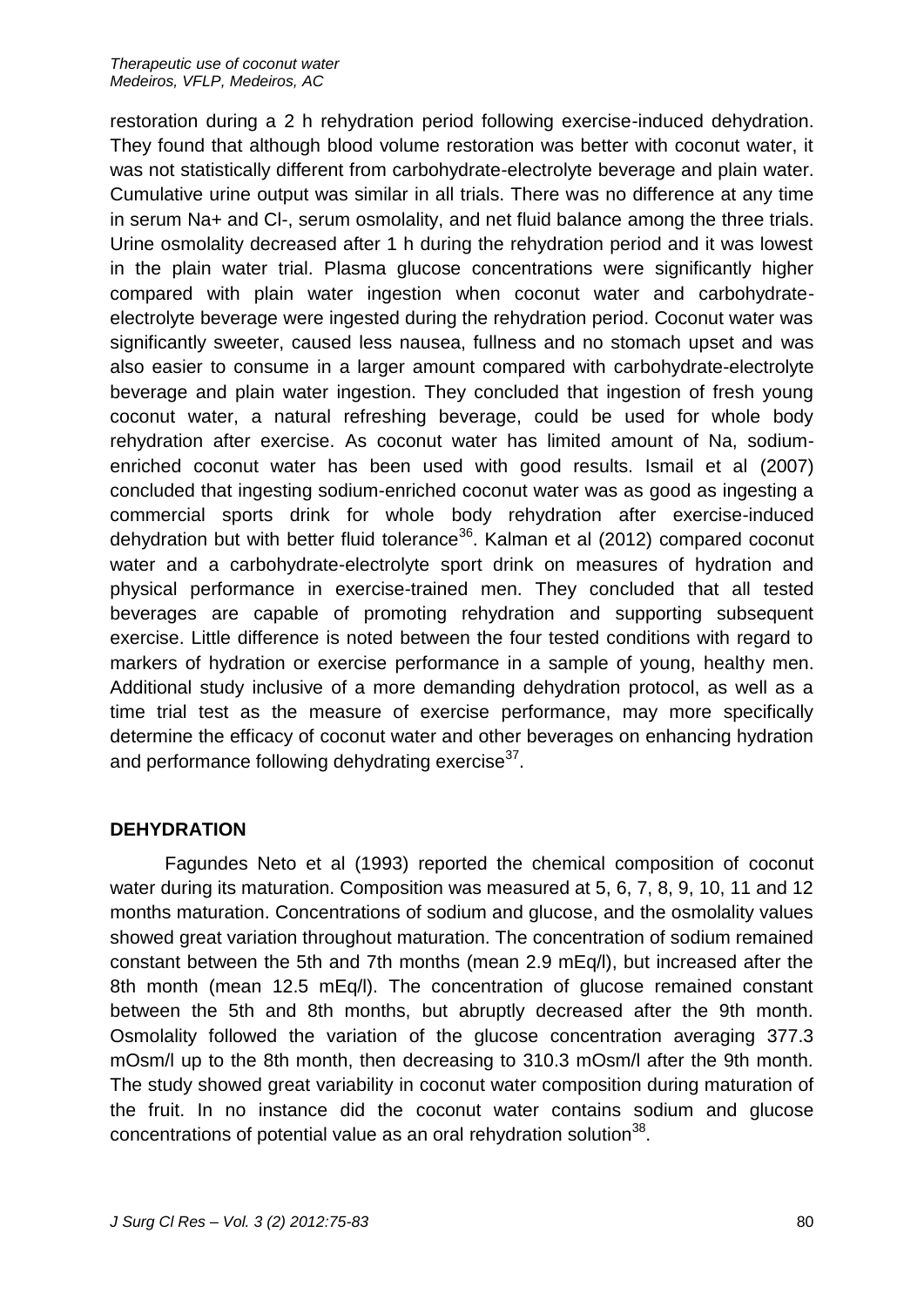Nevertheless, the 1979 epidemic of cholera on the Pacific Ocean atoll of Tarawa, Gilbert Islands, renewed interest in the use of coconut water as a rehydration fluid. Fifty-one samples of coconut water from Tarawa were analysed for a variety of constituents to assess its potential usefulness in the oral and parenteral rehydration of patients with cholera and other severe forms of gastroenteritis. Compared to oral rehydration fluids known to be effective in cholera, coconut water was found to have adequate potassium and glucose content, however was relatively deficient in sodium, chloride and bicarbonate. The addition of salt to the coconut water is suggested to compensate for the sodium and chloride deficiency. In areas of the world where coconuts are plentiful, the advantages of sterility, availability and acceptability make coconut water theoretically feasible for the oral rehydration of patients with severe gastroenteritis when conventional fluids are unavailable $^{39}$ .

Coconut water has been evaluated as rehydration fluid in diarrhea. Oral rehydration has been recommended to replace the fluid loss from gastrointestinal tract. The final conclusions of some works have indicated that the ingestion of fresh coconut water from young fruit could be recommended for this purpose. Adams and Bratt (1992) evaluated coconut water as a home glucose electrolyte solution for wellnourished children with mild diarrhoea. They described the chemical composition of coconut water by type and age of coconut (*Cocos nucifera*). The results suggested that young coconut water can be used, together with early refeeding, as a home glucose electrolyte oral rehydration solution in the early stages of mild diarrhoeal disease, despite not having a balanced electrolyte composition. However, it should not be used in patients with severe diarrhoea, or in patients who are severely dehydrated and/or in whom renal function is impaired $^{40}$ .

# **REFERENCES**

- 1. FAOSTAT. http://apps.fao.org. Jan. 2005.
- 2. Aragão, W.M.; Ribeiro, F.E.; Tupinambá, E.A.; Siqueira, E.R. de. Variedades e híbridos do coqueiro. In: ARAGÃO, W.M. (Ed.). Coco pós-colheita. Brasília, DF: Embrapa-SPI; Aracaju: Embrapa-CNPAT, 2002. p.26- 34. (Frutas do Brasil, 29).
- 3. Aroucha EMM, Vianni R. Determinação de ácido ascórbico na água de coco por cromatografia líquida e pelo método titulométrico. Rev Ceres, Viçosa. 2002;49:245-51.
- 4. Aragão WM, Isberner IV, Cruz EM. Água de coco. Aracajú: Embrapa Tabuleiros Costeiros, 2001. 32p (Embrapa Tabuleiros Costeiros. Documentos, 24).
- 5. Whitmire SJ. Água, eletrólitos e equilíbrio ácidobase. In: Mahan, L.K.; Scott-Stump, S.K. Alimentos, nutrição e dietoterapia. 10.ed. São Paulo: Roca, 2002. p.146-156
- 6. Matsui KN. Inativação de enzimas presentes na água de coco (Cocos nucifera L.) por processo térmico através de microondas. 2006. Tese (Doutorado)-Escola Politécnica da Universidade de São Paulo, São Paulo, 2006.
- 7. Silva DLV, Alves RE, Figueiredo RW, et al. Características físicas, físicoquímicas e sensoriais da água de frutos de coqueiro anão verde oriundo de produção convencional e orgânica. Ciênc Agrotec Lavras. 2009;33:1079-84.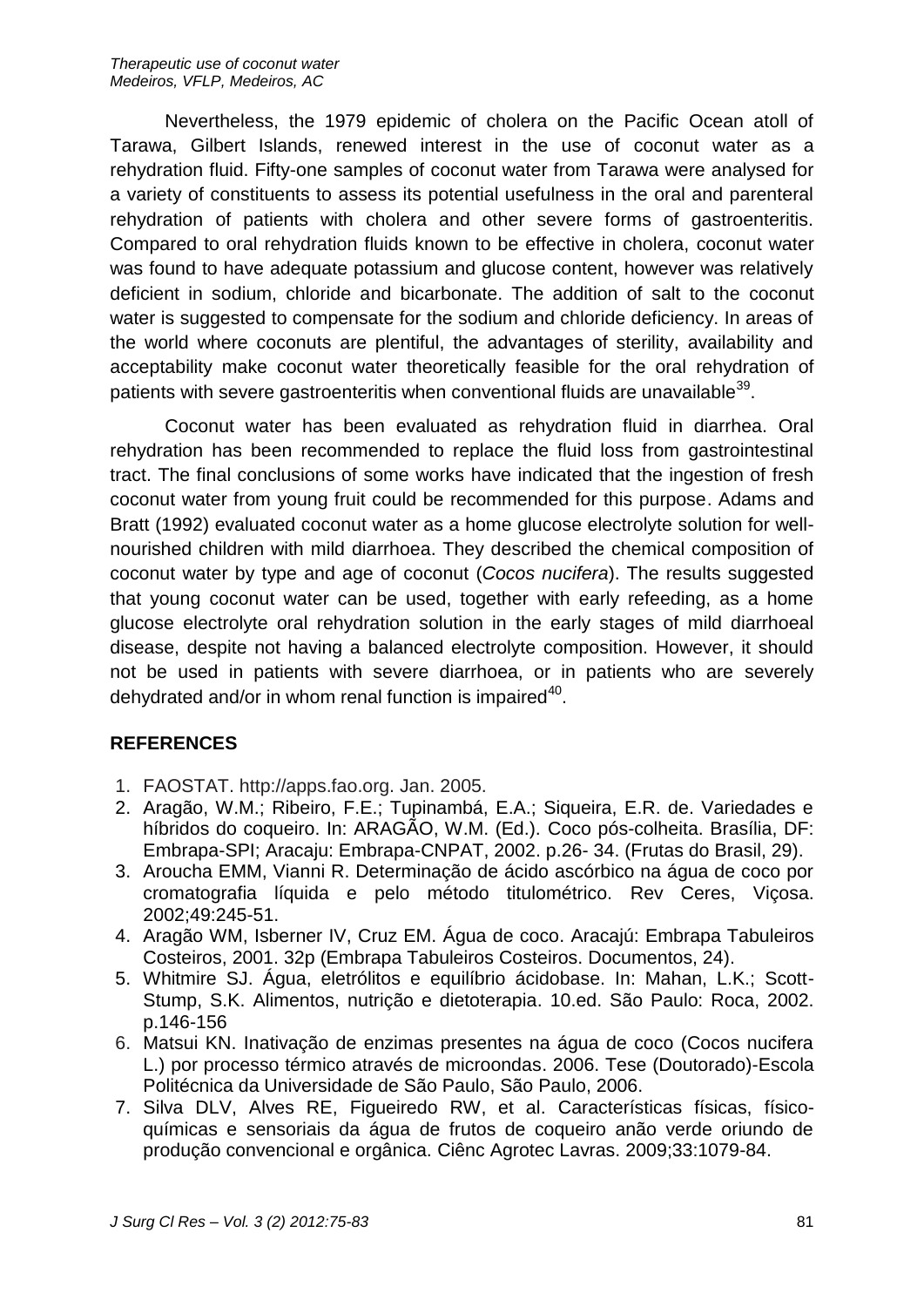- 8. Jacob RA, Burri BJ. Oxidative damage and defense. Am J Clin Nutr. 1996;63:9855-905.
- 9. Kinsella JE, Frankel E, German B, Kanner J. Possible mechanism for the protective role of antioxidants in wine and plant foods. Food Technol. 1993;47: 85-9.
- 10.Loki AL, Rajamohan T. Hepatoprotective and antioxidant effect of tender coconut water on carbon tetrachloride induced liver injury in rats. Ind J Biochem Bioph. 2003;40:354-7.
- 11.Agnaniet H, Bikanga R, Bessiere JM, Menut C. Aromatic plants of tropical central Africa. Part XLVI. Essential oil constituents of Cassia alata (L.) from Gabon. J Essent Oil Res. 2005;17: 410-2.
- 12.Leong LP, Shui G. An investigation of antioxidant capacity of fruits in Singapore markets. Food Chem. 2002;76:69-75.
- 13.Mantena SK, Jagadish, Badduri SR, Siripurapu KB, Unnikrishnan MK. In vitro evaluation of antioxidant properties of Cocos nucifera Linn. water. Nahrung 2003;47: 126-31.
- 14.Fonseca AM, Bezerra ACM, Souza JASN, et al. Constituents and antioxidant activity of two varieties of coconut water (Cocos nucifera L. Braz J. Pharmacogn. 2009; 19:193-8.
- 15.Matsuyama A, Yamamoto H, Kawada N, Kobayashi Y. Industrial production of (R)-1,3-butanediol by new biocatalysts. J Mol Catal B Enzymat. 2001;11: 513-21.
- 16.Aleixo PC, Nóbrega JÁ, Santos Júnior D, Muller RCS. Determinação direta de selênio em água de coco e em leite de coco utilizando espectrometria de absorção atômica com atomização eletrotérmica em forno de grafite. Química Nova. 2000;23:310-12.
- 17.Zephirin M, Hagley K, Grell G, Forrester C. Hypertension The Commonest Chronic Disease and Leading Contributor to Deaths in the Caribbean. Caribbean Food and Nutrition Institute with PAHO/WHO, Jamaica; 1989.
- 18.Wilson TM, Hollifield LR, Grim CE. Systolic Blood Pressure Levels in Black Population in Sub-Sahara Africa, the West Indies and the United States: A Meta-Analysis. Hypertension 1991; **18** (Suppl 1)**:** 87-95.
- 19.Composition of foods-Nuts and Seed Products: Raw, Processed and Prepared. 2nd ed USDA, HNIS; Agricultural. Handbook September 1984.
- 20.Alleyne T, Roache S, Thomas C, Shirley A. The Control of Hypertension by use of Coconut Water and Mauby: Two Tropical Food Drinks. West Indian Med J. 2005; 54:3-8.
- 21.Treasure J, Ploth D. Role of dietary potassium in treatment of hypertension. Hypertension. 1983; **5**: 864-72.
- 22.Anderson NB, Myers HF, Pickering T, Jackson JS. Hypertension on blacks: psychosocial and biological perspectives. J Hypertens. 1989; **7**:161-72.
- 23.Corrigan SA, Langford HG. Dietary management of hypertension. Compr Ther. 1987; **13**: 62-7.
- 24.Pehowich DJ, Gomes AV, Barnes JA. Fatty acid composition and health effects of coconut constituents. West Indian Med J. 2000; **49**: 128-33.
- 25.American College of Sports Medicine, Sawka MN, Burke LM, College of Sports Medicine position stand. Exercise and fluid replacement. Med Sci Sports Exerc. 2007;39:377-90.
- 26.Shirreffs SM, Maughan RJ. Rehydration and recovery of fluid balance after exercise. Exerc Sport Sci Rev. 2000;28:27-32.